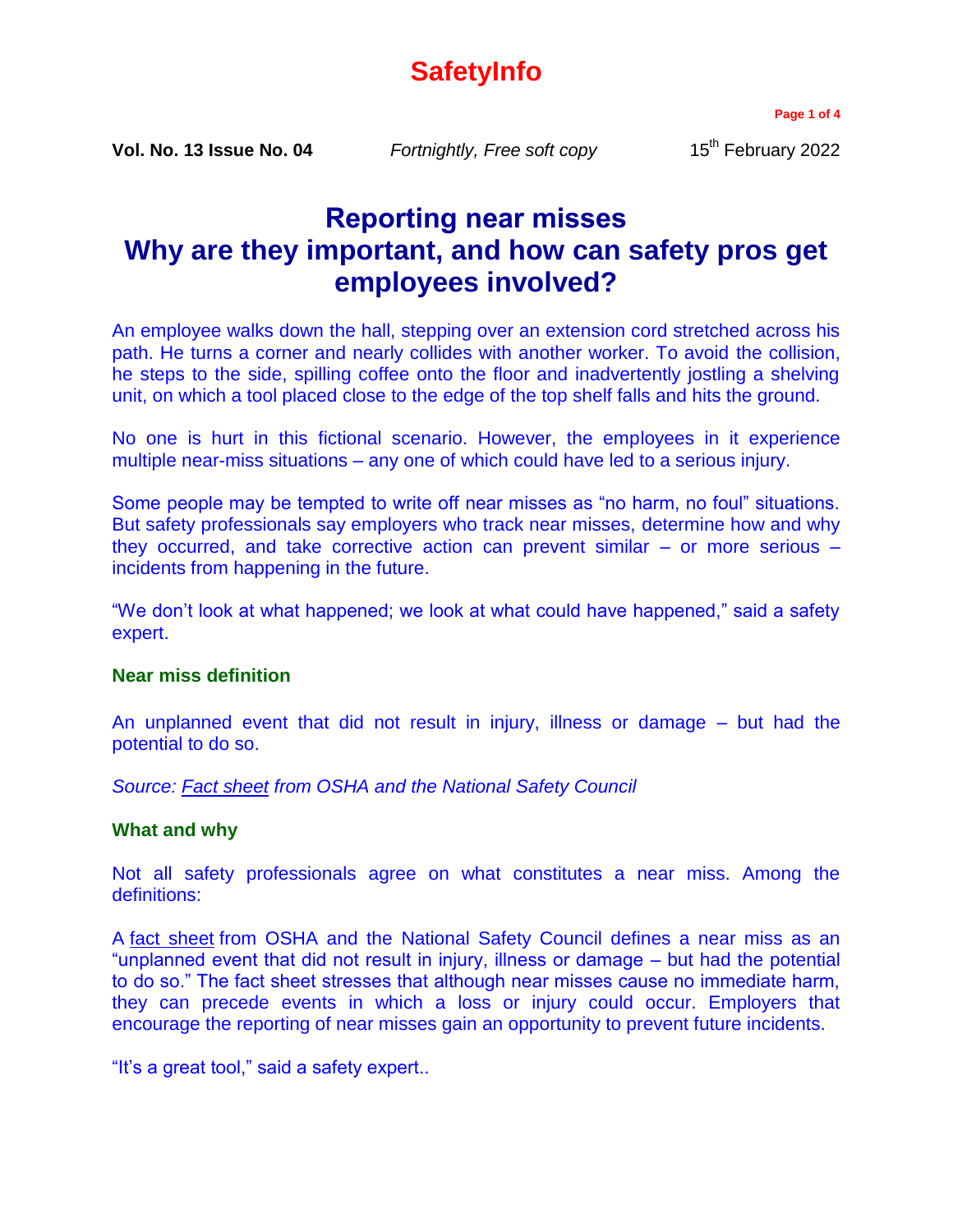"A near miss is a leading indicator to an accident that, if scrutinized and used correctly, can prevent injuries and damages."

## **Report and react**

Collecting near-miss reports helps create a culture that seeks to identify and control hazards, which will reduce risks and the potential for harm, safety experts state. But a well-run program goes beyond the collection of reports.

Three key elements of a successful near-miss program have been outlined.

"You must not take a near miss lightly," said a safety expert. "You must carefully investigate it, determine the root causes and implement appropriate controls accordingly."

Near misses are ranked by potential severity. If it could have resulted in an injury or death, a full investigation is conducted. If the near miss creates a condition that is less serious – such as a trip hazard due to an electric cord – the hazard is abated and the risk is communicated to everyone.

Lessons learned from near misses are shared with employees through various platforms, including at company meetings and individual project sites. Sometimes, the near misses are communicated by the president and CEO.

A recent incident describes a container used for discarded cigarettes was smoldering. To prevent this from happening again, workers were advised to properly extinguish cigarettes in the sand provided in the containers, and keep combustibles and other debris out of the containers. Additionally, the company updated the design of the containers.

"The intent is to learn the lesson once – at a near-miss level – implement appropriate controls and then share it amongst our projects to prevent similar accident potentials from happening,"

## **Employee involvement**

Employee participation in any near-miss program is vital, a safety expert said. "It's employees themselves who witness these things," he added.

Workers should be trained on how to properly identify and recognize potential hazards. To help make it easy for employees to submit near misses and ensure good data, consider allowing them to turn in near-miss reports anonymously, he suggested.

"If we require them to put their name on it, some of the information we would otherwise get wouldn't happen," he said.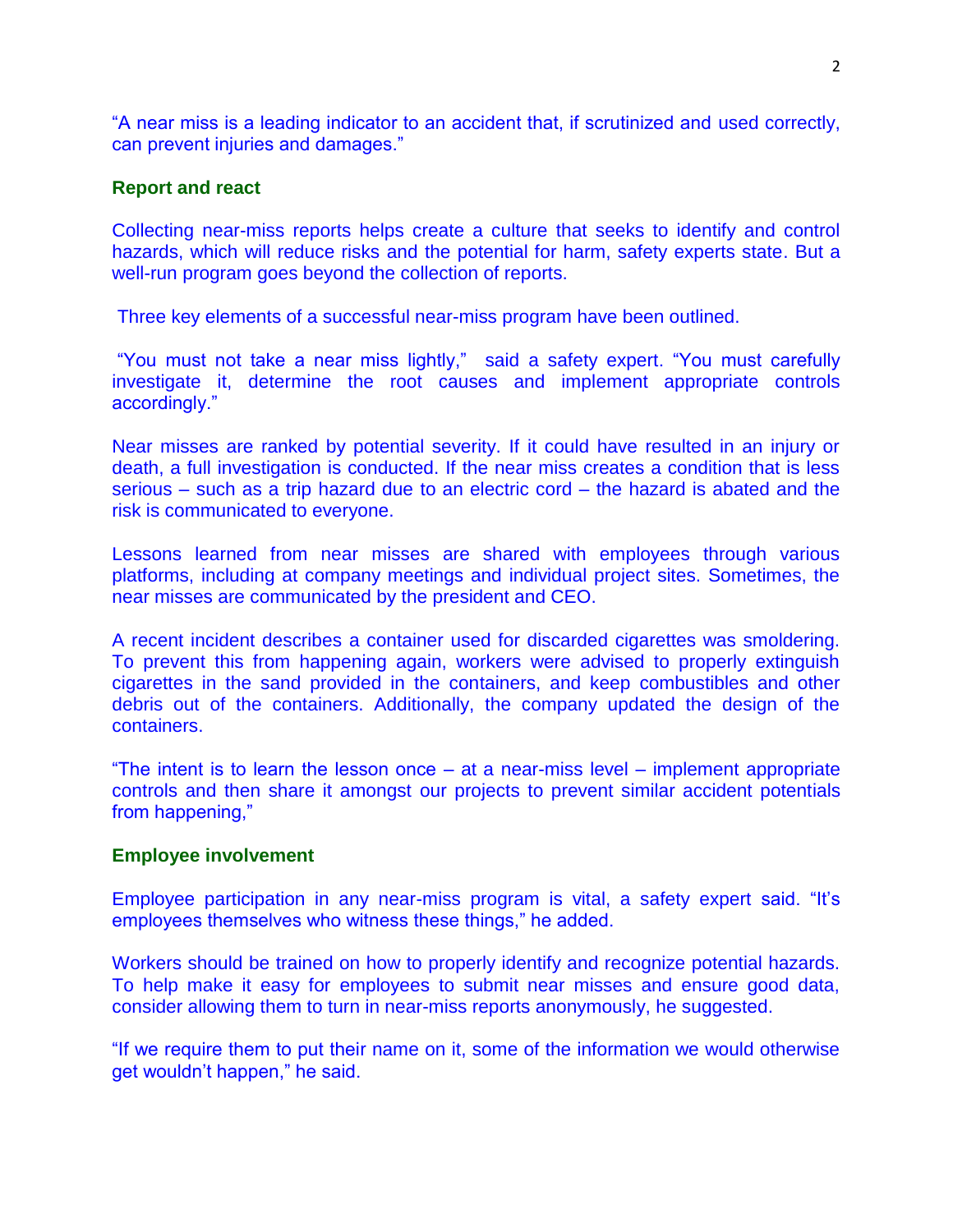Similarly, avoid naming people who may have contributed to the near miss. Individuals involved in near misses should not be openly identified.

"We're doing our best to keep the focus on lessons learned and what not to do, rather than focusing on who did wrong and assigning blame," said the safety expert. "As soon as we start bringing it to the 'blame game,' then we're going to lose the benefits from the lessons learned."

To get employees in the habit of turning in near-miss data, employers may be tempted to set quotas. But safety experts advise against this. Although quotas may be beneficial for establishing expectations when kicking off a new reporting program, he said, continuing these requirements could negatively affect the quality of the information employers receive.

"If people look at it as an obligatory quota thing, they might just get it out of the way right away," cautioning that workers who have met their quota may ignore subsequent – and potentially more dangerous – near misses.

Another way to encourage reporting is to offer incentives to workers who report hazards. The fact sheet from OSHA and the National Safety Council states that this type of incentive – as opposed to those that offer rewards for low or zero injury rates – can encourage a reporting culture.

Additionally, safety pros may find more support from employees when investigating a near miss than when investigating an incident. "Many times, I've found people are much more open to make a positive team contribution towards the prevention of an accident through the discussion of a near miss than if an accident has already occurred," the safety expert said. "People seem more willing to talk than when something has happened."

#### **Ensuring success**

Organizations that implement near-miss programs credit them with improving safety. PIKA, a company with about 130 employees, has been running its current near-miss program for nearly two years. After the first full year of the program, the company's recordable number fell from 4 to 1, tying an all-time low for the company. The total incident rate dropped from 3.62 to 0.817 – in just one year.

Although a safety expert attributes some of the success to a newly implemented job safety analysis process, he believes the near-miss program played a big role.

But success is dependent on the support of all employees. "If it's not supported by all levels of the organization and positively reinforced at all levels, then it's not going to be effective. The success of our program is a direct reflection of our entire team's commitment to safety,".